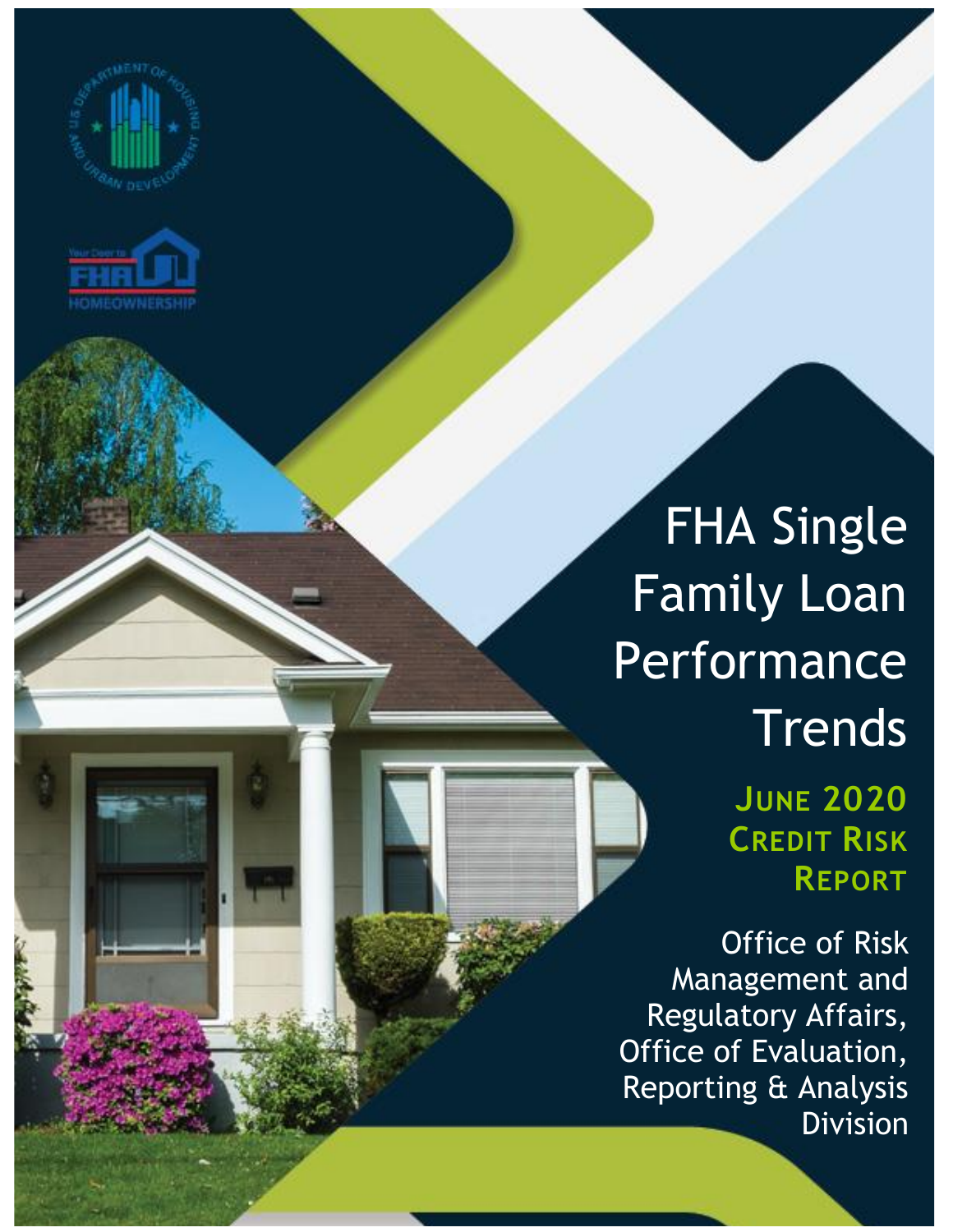## Table of Contents

## Table of Figures

| Figure 1<br>Failure Rate by Fiscal Year. |  |
|------------------------------------------|--|
|------------------------------------------|--|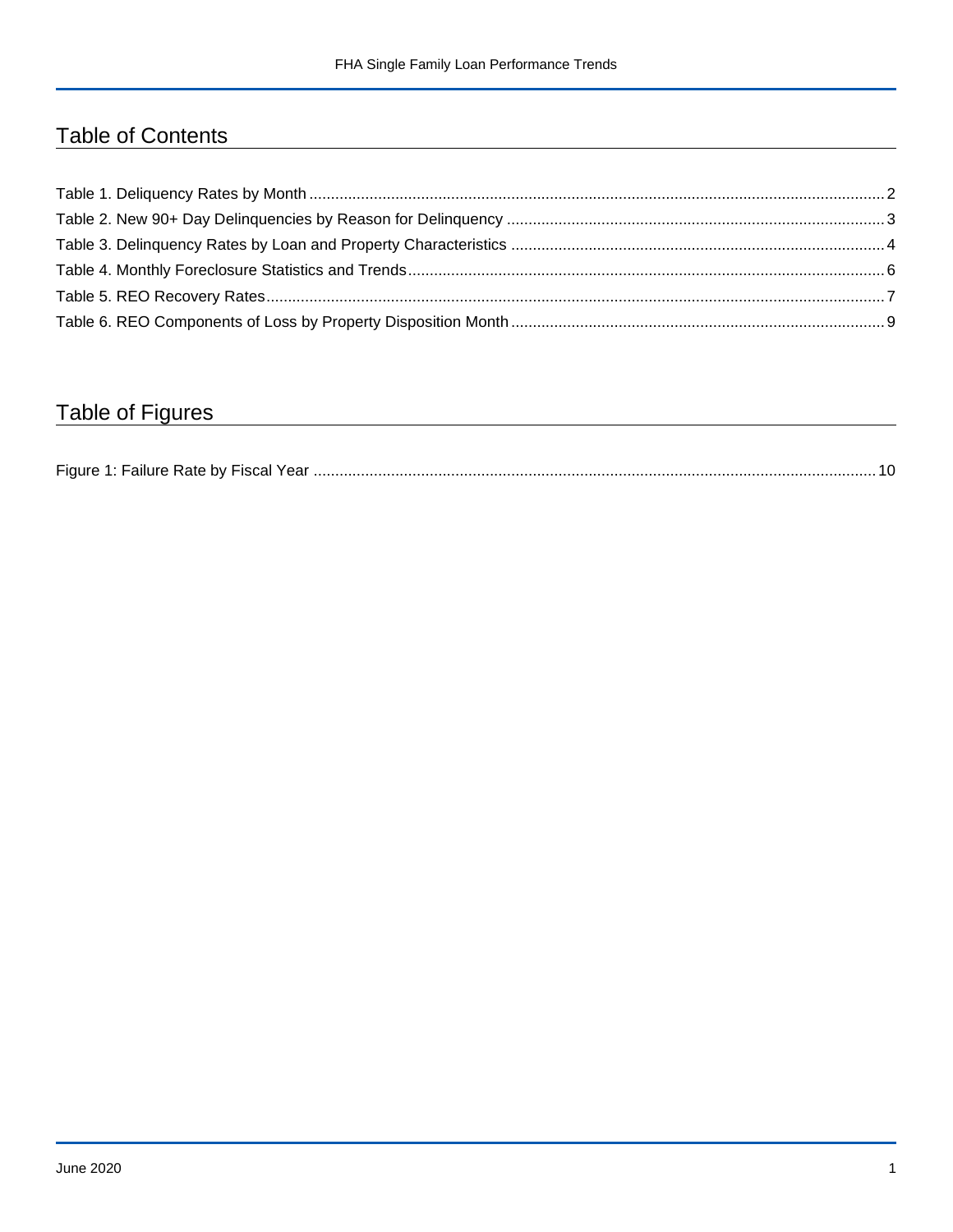|          |                        |        | Delinquency Rates <sup>a</sup> (%) |        | Exceptions <sup>b</sup> (%) |               |                                             |
|----------|------------------------|--------|------------------------------------|--------|-----------------------------|---------------|---------------------------------------------|
|          | Active<br>Insurance in |        |                                    |        |                             |               | Serious<br>Delinquency<br>Rate <sup>c</sup> |
| Month    | Force<br>(EOM)         | 30-day | 60-day                             | 90-day | In Foreclosure              | In Bankruptcy | (% )                                        |
|          |                        |        | <b>Non-Seasonally Adjusted</b>     |        |                             |               |                                             |
| Jun 2019 | 8,114,665              | 5.44   | 1.62                               | 1.94   | 0.92                        | 0.90          | 3.76                                        |
| Jul      | 8,116,418              | 5.11   | 1.66                               | 1.96   | 0.91                        | 0.91          | 3.78                                        |
| Aug      | 8,117,513              | 5.10   | 1.69                               | 2.00   | 0.91                        | 0.91          | 3.82                                        |
| Sep      | 8,107,806              | 5.27   | 1.74                               | 2.07   | 0.90                        | 0.92          | 3.88                                        |
| Oct      | 8,098,839              | 5.12   | 1.76                               | 2.13   | 0.89                        | 0.91          | 3.93                                        |
| Nov      | 8,094,347              | 5.01   | 1.89                               | 2.26   | 0.88                        | 0.91          | 4.06                                        |
| Dec      | 8,096,131              | 5.35   | 1.85                               | 2.52   | 0.90                        | 0.93          | 4.35                                        |
| Jan 2020 | 8,125,137              | 5.09   | 1.75                               | 2.25   | 0.92                        | 0.94          | 4.12                                        |
| Feb      | 8,128,001              | 5.16   | 1.65                               | 2.17   | 0.93                        | 0.94          | 4.04                                        |
| Mar      | 8,122,723              | 5.59   | 1.61                               | 2.72   | 0.56                        | 0.69          | 3.97                                        |
| Apr      | 8,118,070              | 9.20   | 2.28                               | 3.00   | 0.40                        | 0.64          | 4.04                                        |
| May      | 8,098,590              | 6.37   | 5.99                               | 4.01   | 0.34                        | 0.56          | 4.91                                        |
| Jun      | 8,066,691              | 4.74   | 3.71                               | 8.13   | 0.25                        | 0.58          | 8.96                                        |
|          |                        |        | <b>Seasonally Adjusted</b>         |        |                             |               |                                             |
| Jun 2019 | 8,114,665              | 5.51   | 1.72                               | 2.06   | 0.92                        | 0.89          | 3.87                                        |
| Jul      | 8,116,418              | 5.23   | 1.70                               | 2.09   | 0.92                        | 0.91          | 3.93                                        |
| Aug      | 8,117,513              | 4.97   | 1.65                               | 2.08   | 0.91                        | 0.92          | 3.91                                        |
| Sep      | 8,107,806              | 5.05   | 1.65                               | 2.08   | 0.92                        | 0.93          | 3.93                                        |
| Oct      | 8,098,839              | 4.82   | 1.63                               | 2.10   | 0.91                        | 0.92          | 3.93                                        |
| Nov      | 8,094,347              | 4.56   | 1.68                               | 2.11   | 0.90                        | 0.91          | 3.93                                        |
| Dec      | 8,096,131              | 4.75   | 1.61                               | 2.30   | 0.90                        | 0.93          | 4.14                                        |
| Jan 2020 | 8,125,137              | 4.88   | 1.57                               | 2.03   | 0.92                        | 0.93          | 3.88                                        |
| Feb      | 8,128,001              | 5.26   | 1.68                               | 2.06   | 0.91                        | 0.94          | 3.91                                        |
| Mar      | 8,122,723              | 6.47   | 1.86                               | 2.83   | 0.54                        | 0.70          | 4.07                                        |
| Apr      | 8,118,070              | 10.05  | 2.61                               | 3.15   | 0.39                        | 0.64          | 4.18                                        |
| May      | 8,098,590              | 6.80   | 6.62                               | 4.26   | 0.34                        | 0.55          | 5.15                                        |
| Jun      | 8,066,691              | 4.81   | 3.93                               | 8.63   | 0.25                        | 0.57          | 9.45                                        |

<span id="page-2-0"></span>**Table 1. Delinquency Rates by Month**

EOM = end of month.

<sup>a</sup> The 90-day category includes all loans that are at least 3 months delinquent excluding those loans in-foreclosure or in-bankruptcy

processing.Included in the delinquency counts are loans under active consideration for loss mitigation foreclosure avoidance.

 $b$  Exceptions are counted separately from delinquencies, regardless of the length of the delinquency period.

<sup>c</sup> Serious delinquency rates are the sum of 90 day delinquencies, plus in-foreclosures and in-bankruptcies.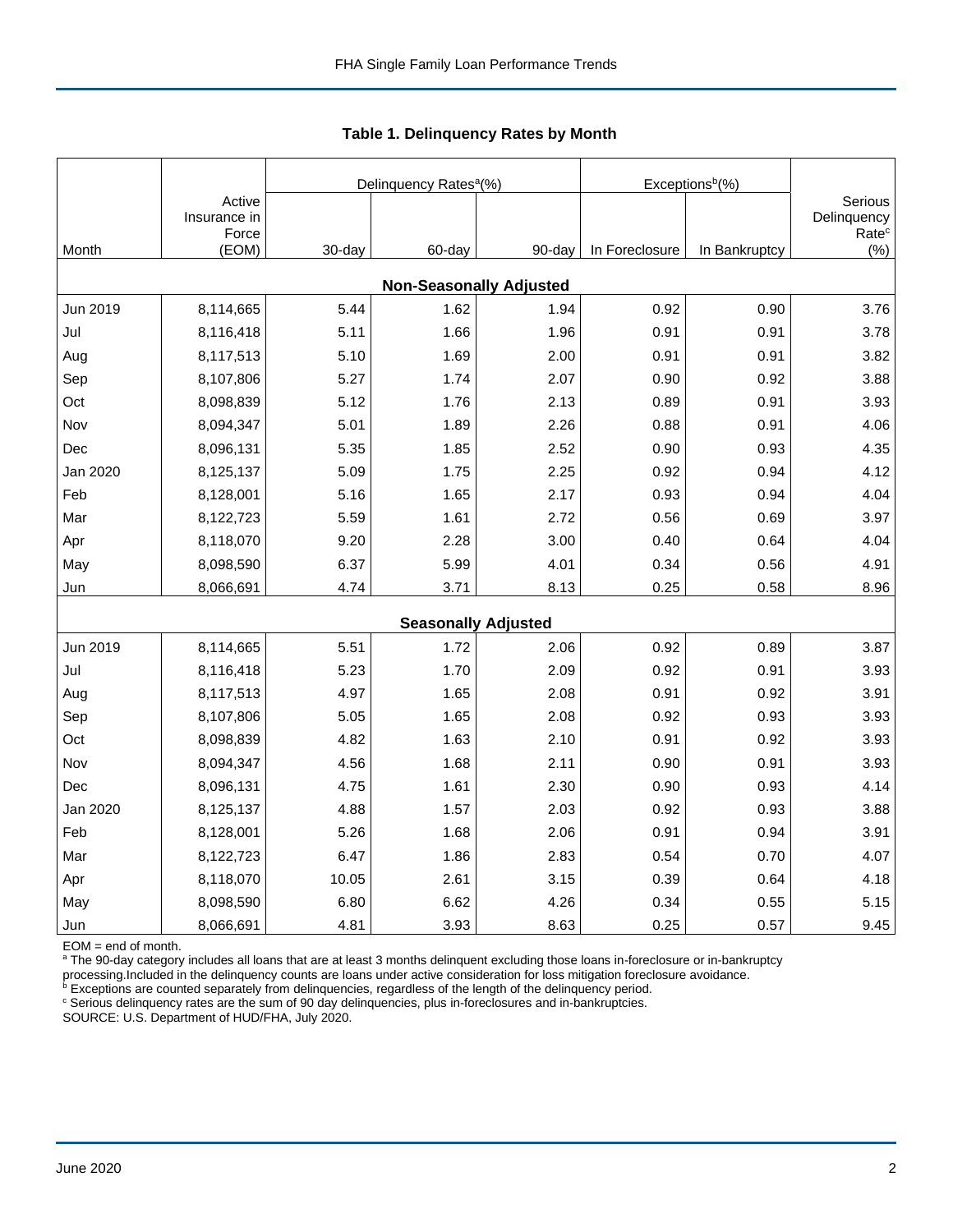|                                  |                                 |                           | Share by Reason for Delinquency (%) |                          |                                                                     |                                       |               |                                    |        |  |  |  |
|----------------------------------|---------------------------------|---------------------------|-------------------------------------|--------------------------|---------------------------------------------------------------------|---------------------------------------|---------------|------------------------------------|--------|--|--|--|
| Fiscal<br>Year<br>and<br>Quarter | New 90+<br>Day<br>Delinquencies | Reduction<br>of<br>Income | Unemployed                          | Excessive<br>Obligations | Death or<br>Illness of<br>Principal<br><b>Borrower</b><br>or Family | <b>Marital</b><br><b>Difficulties</b> | No<br>Contact | National<br>Emergency <sup>a</sup> | Otherb |  |  |  |
| 2015 Q2                          | 82,864                          | 32.17                     | 7.12                                | 21.49                    | 12.55                                                               | 4.17                                  | 11.44         | 0.17                               | 10.89  |  |  |  |
| 2015 Q3                          | 71,869                          | 30.76                     | 6.61                                | 21.16                    | 12.69                                                               | 4.23                                  | 13.13         | 0.26                               | 11.16  |  |  |  |
| 2015 Q4                          | 88,262                          | 30.48                     | 6.55                                | 22.04                    | 12.72                                                               | 4.01                                  | 12.12         | 0.30                               | 11.77  |  |  |  |
| 2016 Q1                          | 92,606                          | 30.54                     | 6.40                                | 22.43                    | 12.94                                                               | 4.04                                  | 11.26         | 0.34                               | 12.05  |  |  |  |
| 2016 Q2                          | 78,978                          | 30.10                     | 6.67                                | 22.57                    | 12.77                                                               | 3.92                                  | 11.82         | 0.40                               | 11.75  |  |  |  |
| 2016 Q3                          | 66,500                          | 30.75                     | 6.73                                | 22.81                    | 13.29                                                               | 4.19                                  | 10.61         | 0.52                               | 11.11  |  |  |  |
| 2016 Q4                          | 85,289                          | 31.67                     | 7.00                                | 23.55                    | 13.09                                                               | 4.03                                  | 9.58          | 0.52                               | 10.58  |  |  |  |
| 2017 Q1                          | 94,958                          | 31.27                     | 6.72                                | 24.10                    | 13.10                                                               | 3.81                                  | 9.11          | 0.62                               | 11.27  |  |  |  |
| 2017 Q2                          | 75,376                          | 31.37                     | 6.86                                | 24.05                    | 13.16                                                               | 3.83                                  | 9.70          | 0.73                               | 10.30  |  |  |  |
| 2017 Q3                          | 65,531                          | 30.46                     | 6.77                                | 24.03                    | 13.73                                                               | 3.90                                  | 9.76          | 1.00                               | 10.35  |  |  |  |
| 2017 Q4                          | 87,286                          | 30.93                     | 6.77                                | 24.46                    | 12.93                                                               | 3.74                                  | 9.01          | 1.34                               | 10.82  |  |  |  |
| 2018 Q1                          | 157,584                         | 23.84                     | 4.49                                | 22.15                    | 8.52                                                                | 2.38                                  | 7.15          | 1.21                               | 30.25  |  |  |  |
| 2018 Q2                          | 88,660                          | 28.53                     | 6.01                                | 23.93                    | 11.56                                                               | 3.22                                  | 8.70          | 1.53                               | 16.53  |  |  |  |
| 2018 Q3                          | 64,397                          | 30.03                     | 6.42                                | 24.56                    | 12.62                                                               | 3.78                                  | 8.84          | 2.38                               | 11.38  |  |  |  |
| 2018 Q4                          | 84,222                          | 30.45                     | 6.54                                | 24.76                    | 12.83                                                               | 3.80                                  | 8.63          | 3.06                               | 9.94   |  |  |  |
| 2019 Q1                          | 92,065                          | 29.83                     | 6.41                                | 24.86                    | 12.82                                                               | 3.59                                  | 8.53          | 4.02                               | 9.95   |  |  |  |
| 2019 Q2                          | 84,788                          | 29.58                     | 6.58                                | 23.86                    | 12.86                                                               | 3.59                                  | 8.57          | 5.76                               | 9.20   |  |  |  |
| 2019 Q3                          | 69,223                          | 27.79                     | 6.62                                | 23.54                    | 12.79                                                               | 3.68                                  | 7.94          | 8.77                               | 8.88   |  |  |  |
| 2019 Q4                          | 90,457                          | 26.60                     | 6.59                                | 23.12                    | 12.22                                                               | 3.34                                  | 7.59          | 12.21                              | 8.33   |  |  |  |
| 2020 Q1                          | 113,969                         | 22.24                     | 5.93                                | 19.93                    | 10.19                                                               | 2.61                                  | 7.55          | 20.06                              | 11.50  |  |  |  |
| 2020 Q2                          | 86,542                          | 17.94                     | 5.83                                | 16.74                    | 8.19                                                                | 2.06                                  | 10.05         | 31.53                              | 7.66   |  |  |  |
| 2020 Q3                          | 467,456                         | 3.15                      | 2.27                                | 1.60                     | 0.71                                                                | 0.13                                  | 2.13          | 86.77                              | 3.25   |  |  |  |

<span id="page-3-0"></span>**Table 2. New 90+ Day Delinquencies by Reason for Delinquency**

a Includes neighborhood problems and COVID-19 Pandemic.

**b** Includes abandonment of property, distant employment transfer, property problems, inability to sell or rent property, military service, business failure, casualty loss, energy-environment cost, servicing problems, payment adjustment, payment dispute, transfer of ownership pending fraud and incarceration.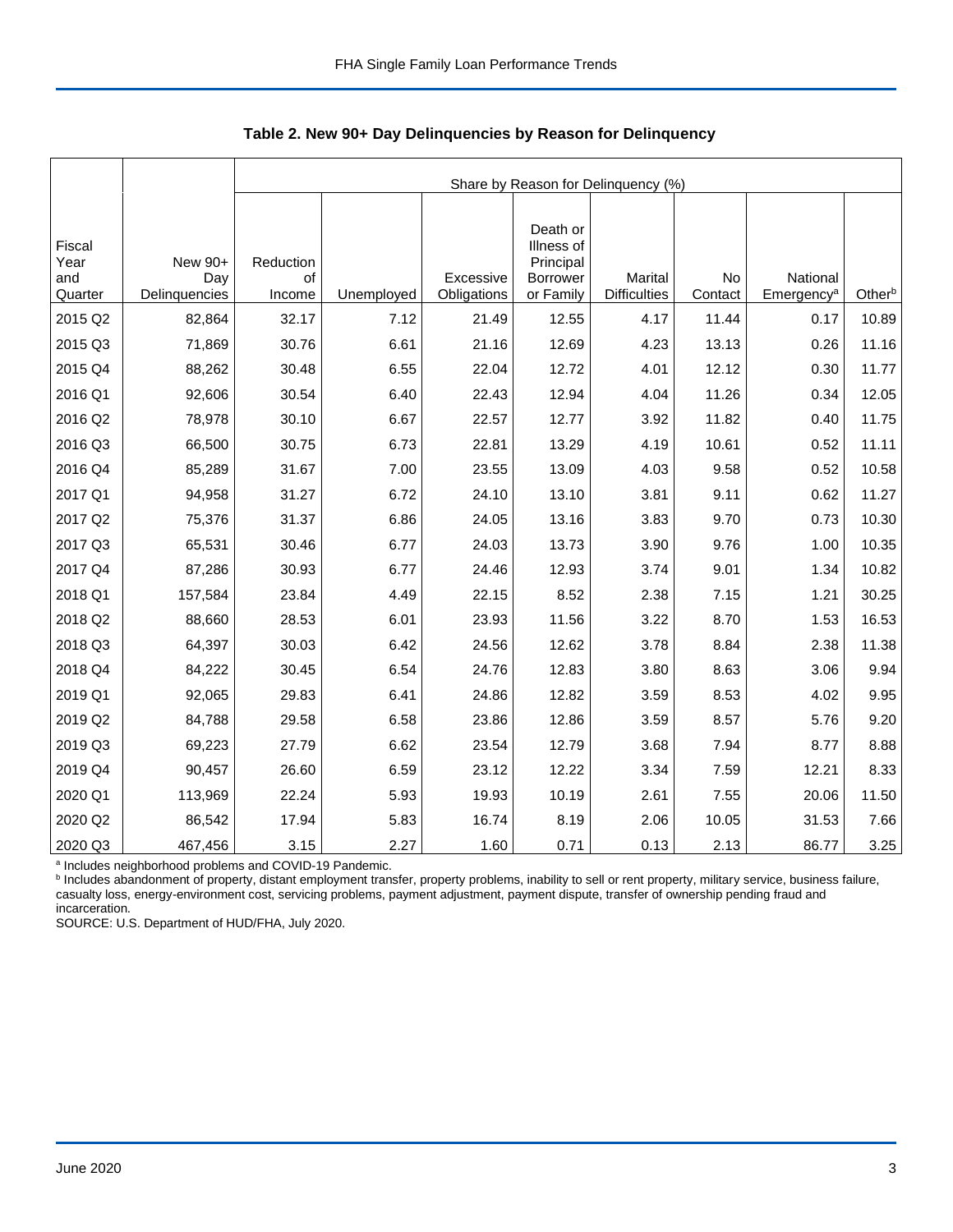|                            |                     | Rates in Percent of Active Loan Counts |        |        |         |             |            |                        |  |
|----------------------------|---------------------|----------------------------------------|--------|--------|---------|-------------|------------|------------------------|--|
|                            | <b>IIF</b>          | All Past                               |        |        |         | In          | In         | Serious<br>Delinquency |  |
|                            | Shares <sup>a</sup> | Due <sup>b</sup>                       | 30 Day | 60 Day | 90+ Day | Foreclosure | Bankruptcy | Rate <sup>c</sup>      |  |
| <b>Loan Purpose</b>        |                     |                                        |        |        |         |             |            |                        |  |
| All Active Loans           | 8,066,691           | 17.41                                  | 4.74   | 3.71   | 8.13    | 0.25        | 0.58       | 8.96                   |  |
| Purchase                   | 69.10               | 18.80                                  | 5.13   | 3.97   | 8.82    | 0.26        | 0.61       | 9.70                   |  |
| Refinance                  | 30.90               | 14.33                                  | 3.88   | 3.11   | 6.60    | 0.25        | 0.49       | 7.33                   |  |
| Refinance                  |                     |                                        |        |        |         |             |            |                        |  |
| Refinance Loans            | 2,492,813           | 14.33                                  | 3.88   | 3.11   | 6.60    | 0.25        | 0.49       | 7.33                   |  |
| Conventional               | 33.49               | 14.62                                  | 4.05   | 2.98   | 6.71    | 0.33        | 0.54       | 7.59                   |  |
| No Cash-out                | 19.22               | 14.11                                  | 3.96   | 2.85   | 6.41    | 0.33        | 0.56       | 7.30                   |  |
| Cash-out                   | 14.27               | 15.30                                  | 4.18   | 3.15   | 7.12    | 0.34        | 0.51       | 7.97                   |  |
| <b>FHA</b>                 | 14.53               | 14.30                                  | 3.87   | 3.29   | 6.60    | 0.13        | 0.41       | 7.14                   |  |
| No Cash-out                | 7.31                | 13.14                                  | 3.59   | 3.10   | 5.91    | 0.13        | 0.41       | 6.45                   |  |
| Cash-out                   | 7.21                | 15.48                                  | 4.16   | 3.48   | 7.30    | 0.14        | 0.40       | 7.83                   |  |
| Streamline                 | 51.98               | 14.14                                  | 3.78   | 3.14   | 6.52    | 0.22        | 0.48       | 7.22                   |  |
| <b>Credit Score Ranged</b> |                     |                                        |        |        |         |             |            |                        |  |
| Loans with Credit Scores   | 6,448,051           | 17.83                                  | 4.79   | 3.82   | 8.41    | 0.24        | 0.56       | 9.22                   |  |
| < 500                      | 0.09                | 35.94                                  | 8.70   | 6.20   | 17.60   | 1.45        | 2.00       | 21.04                  |  |
| 500-579                    | 1.75                | 31.67                                  | 8.74   | 5.38   | 15.05   | 0.96        | 1.53       | 17.55                  |  |
| 580-619                    | 8.30                | 27.09                                  | 7.55   | 5.17   | 12.81   | 0.49        | 1.07       | 14.37                  |  |
| 620-659                    | 32.37               | 22.97                                  | 6.28   | 4.65   | 10.93   | 0.30        | 0.82       | 12.04                  |  |
| 660-719                    | 39.12               | 15.38                                  | 4.03   | 3.53   | 7.26    | 0.17        | 0.39       | 7.82                   |  |
| 720-850                    | 18.38               | 8.39                                   | 2.13   | 2.23   | 3.78    | 0.10        | 0.15       | 4.03                   |  |
| <b>Fiscal Year Cohort</b>  |                     |                                        |        |        |         |             |            |                        |  |
| <b>All Cohorts</b>         | 8,066,691           | 17.41                                  | 4.74   | 3.71   | 8.13    | 0.25        | 0.58       | 8.96                   |  |
| pre-2005                   | 7.33                | 18.69                                  | 6.08   | 3.46   | 7.89    | 0.42        | 0.85       | 9.16                   |  |
| 2005                       | 1.13                | 22.68                                  | 6.66   | 4.24   | 10.47   | 0.47        | 0.83       | 11.78                  |  |
| 2006                       | 0.91                | 24.20                                  | 6.86   | 4.31   | 11.34   | 0.70        | 0.99       | 13.04                  |  |
| 2007                       | 0.87                | 26.25                                  | 7.34   | 4.28   | 12.29   | 0.97        | 1.37       | 14.63                  |  |
| 2008                       | 2.02                | 27.10                                  | 7.40   | 4.55   | 12.81   | 1.08        | 1.26       | 15.15                  |  |
| 2009                       | 4.27                | 20.45                                  | 5.47   | 3.73   | 9.67    | 0.66        | 0.92       | 11.25                  |  |
| 2010                       | 5.38                | 17.30                                  | 4.57   | 3.40   | 8.26    | 0.36        | 0.70       | 9.32                   |  |
| 2011                       | 4.35                | 16.13                                  | 4.12   | 3.37   | 7.72    | 0.28        | 0.64       | 8.64                   |  |
| 2012                       | 5.43                | 14.94                                  | 3.67   | 3.38   | 7.15    | 0.19        | 0.56       | 7.89                   |  |
| 2013                       | 7.61                | 13.63                                  | 3.39   | 3.12   | 6.43    | 0.17        | 0.52       | 7.13                   |  |
| 2014                       | 3.52                | 18.88                                  | 4.86   | 3.78   | 8.88    | 0.34        | 1.02       | 10.25                  |  |
| 2015                       | 6.48                | 18.50                                  | 4.83   | 3.79   | 8.80    | 0.25        | 0.82       | 9.87                   |  |
| 2016                       | 9.40                | 18.11                                  | 4.86   | 3.80   | 8.53    | 0.23        | 0.69       | 9.45                   |  |
| 2017                       | 10.72               | 18.74                                  | 5.02   | 3.93   | 9.03    | 0.20        | 0.56       | 9.79                   |  |
| 2018                       | 9.10                | 20.69                                  | 5.48   | 4.35   | 10.13   | 0.21        | 0.51       | 10.86                  |  |
| 2019                       | 9.57                | 19.00                                  | 5.09   | 4.46   | 9.16    | 0.08        | 0.20       | 9.45                   |  |
| 2020                       | 11.90               | 9.75                                   | 3.07   | 2.92   | 3.75    | 0.00        | 0.02       | 3.76                   |  |

<span id="page-4-0"></span>Table 3. Delinquency Rates by Loan and Property Characteristics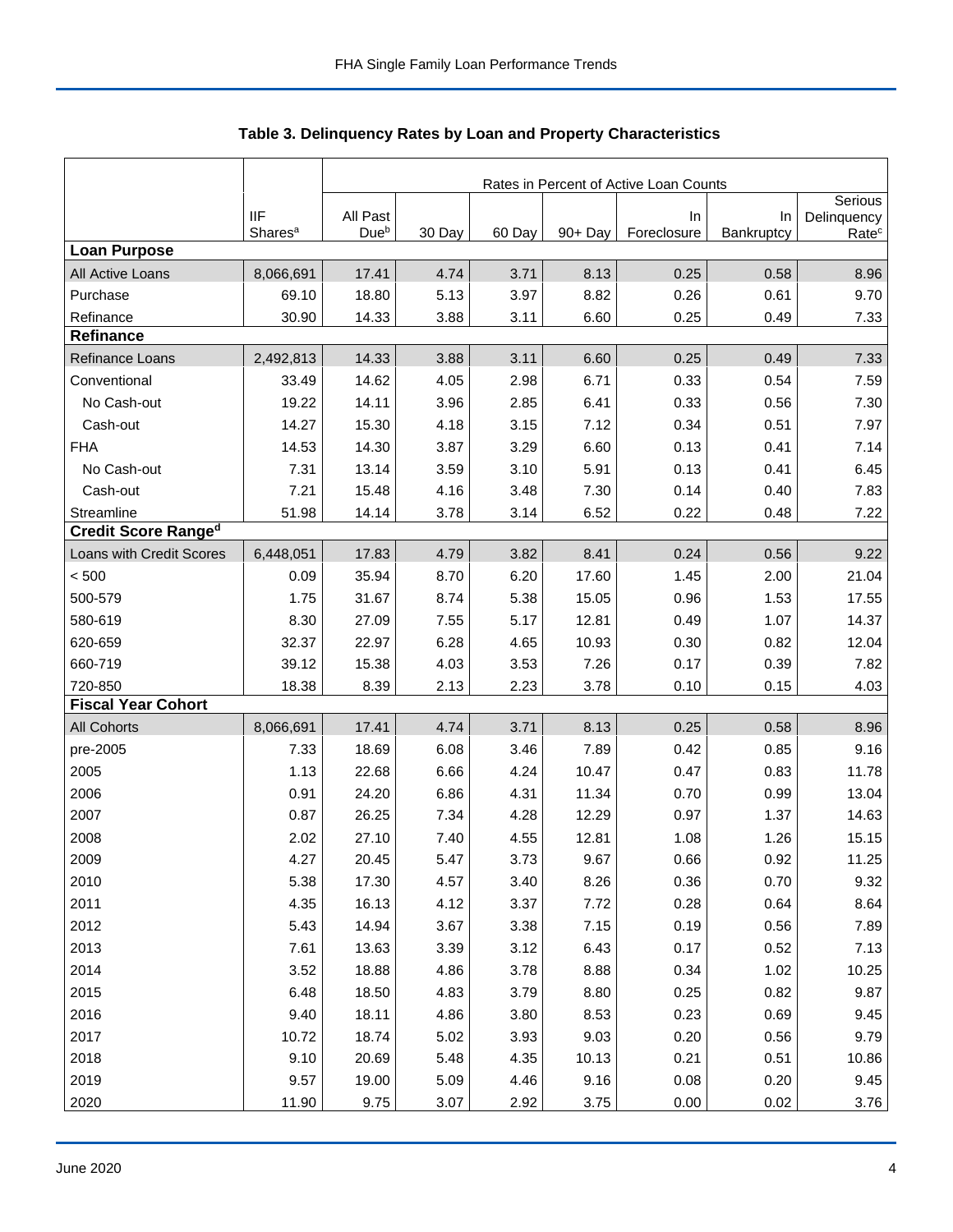|                                           |                            |                              | Rates in Percent of Active Loan Counts |        |         |             |            |                   |  |  |
|-------------------------------------------|----------------------------|------------------------------|----------------------------------------|--------|---------|-------------|------------|-------------------|--|--|
|                                           |                            |                              |                                        |        |         |             |            | Seriously         |  |  |
|                                           | IIF<br>Shares <sup>a</sup> | All Past<br>Due <sup>b</sup> |                                        |        | 90+ Day | In          | In         | Delinquency       |  |  |
| Loan Amount at Origination (\$ thousands) |                            |                              | 30 Day                                 | 60 Day |         | Foreclosure | Bankruptcy | Rate <sup>c</sup> |  |  |
| All Loan Amounts                          | 8,066,691                  | 17.41                        | 4.74                                   | 3.71   | 8.13    | 0.25        | 0.58       | 8.96              |  |  |
| < 50                                      | 2.40                       | 13.80                        | 4.82                                   | 2.47   | 5.38    | 0.47        | 0.66       | 6.51              |  |  |
| 50-99                                     | 20.49                      | 15.11                        | 4.74                                   | 2.99   | 6.32    | 0.36        | 0.69       | 7.38              |  |  |
| 100-149                                   | 26.23                      | 16.55                        | 4.73                                   | 3.47   | 7.40    | 0.27        | 0.67       | 8.34              |  |  |
| 150-199                                   | 20.41                      | 17.37                        | 4.74                                   | 3.79   | 8.06    | 0.22        | 0.56       | 8.83              |  |  |
| 200-249                                   | 13.12                      | 18.31                        | 4.73                                   | 4.07   | 8.87    | 0.18        | 0.46       | 9.52              |  |  |
| 250-399                                   | 14.42                      | 20.78                        | 4.79                                   | 4.60   | 10.80   | 0.18        | 0.40       | 11.38             |  |  |
| 400-499                                   | 1.81                       | 23.06                        | 4.74                                   | 4.96   | 12.84   | 0.18        | 0.33       | 13.35             |  |  |
| >499                                      | 1.13                       | 25.61                        | 4.60                                   | 5.57   | 14.93   | 0.23        | 0.27       | 15.43             |  |  |
| <b>Property Type</b>                      |                            |                              |                                        |        |         |             |            |                   |  |  |
| All Property Types                        | 8,066,691                  | 17.41                        | 4.74                                   | 3.71   | 8.13    | 0.25        | 0.58       | 8.96              |  |  |
| Detached                                  | 86.41                      | 17.40                        | 4.78                                   | 3.69   | 8.10    | 0.24        | 0.59       | 8.93              |  |  |
| <b>Manufactured Housing</b>               | 3.43                       | 14.20                        | 4.67                                   | 2.76   | 5.60    | 0.48        | 0.67       | 6.76              |  |  |
| 2-4 Units                                 | 2.21                       | 21.09                        | 4.41                                   | 4.70   | 11.17   | 0.48        | 0.33       | 11.98             |  |  |
| Condo                                     | 2.78                       | 15.36                        | 3.61                                   | 3.43   | 7.63    | 0.24        | 0.45       | 8.32              |  |  |
| Townhouse                                 | 5.17                       | 19.39                        | 4.96                                   | 4.28   | 9.35    | 0.27        | 0.52       | 10.15             |  |  |
| <b>Purchase Loan Type</b>                 |                            |                              |                                        |        |         |             |            |                   |  |  |
| All Purchase Loans                        | 5,573,462                  | 18.79                        | 5.13                                   | 3.97   | 8.82    | 0.26        | 0.61       | 9.69              |  |  |
| Repeat                                    | 16.39                      | 16.01                        | 4.48                                   | 3.46   | 7.36    | 0.21        | 0.50       | 8.07              |  |  |
| First-time                                | 83.61                      | 19.34                        | 5.25                                   | 4.07   | 9.11    | 0.27        | 0.64       | 10.01             |  |  |
| Down Payment Assistance (DPA) Type        |                            |                              |                                        |        |         |             |            |                   |  |  |
| All Sources of Funds                      | 8,066,691                  | 17.41                        | 4.74                                   | 3.71   | 8.13    | 0.25        | 0.58       | 8.96              |  |  |
| Government                                | 7.80                       | 18.26                        | 5.23                                   | 3.95   | 8.03    | 0.30        | 0.74       | 9.07              |  |  |
| Relative                                  | 16.18                      | 21.87                        | 5.83                                   | 4.49   | 10.64   | 0.27        | 0.66       | 11.56             |  |  |
| Other                                     | 1.92                       | 23.61                        | 6.63                                   | 4.63   | 10.93   | 0.40        | 1.02       | 12.35             |  |  |
| Seller Funded                             | 0.50                       | 30.91                        | 8.09                                   | 5.23   | 15.10   | 0.95        | 1.55       | 17.59             |  |  |
| No DPA                                    | 73.59                      | 16.09                        | 4.38                                   | 3.47   | 7.47    | 0.24        | 0.52       | 8.24              |  |  |

**Table 3. Delinquency Rates by Loan and Property Characteristics**

IIF = insurance in force.

<sup>a</sup> For each subpanel, the loan shares add to 100%. However, in some of the subpanels, the total loans in the analysis do not add to 100% of IIF. For example, the IIF shares for refinance loans add to 100% of refinance loans. Streamline refinance loans are not included in the Credit Score

Range analysis; the IIF shares in that panel, add to 100% of fully-underwritten loans.<br><sup>b</sup> Includes all loans 30 or more days past due, including those in bankruptcy or foreclosure.

c Includes all loans 90 days past due plus all in-bankruptcy and in-foreclosure cases.

<sup>d</sup> Credit score reporting began in May 2004 but was not mandatory until July 2008. Streamline Refinance loans do not require credit score reporting.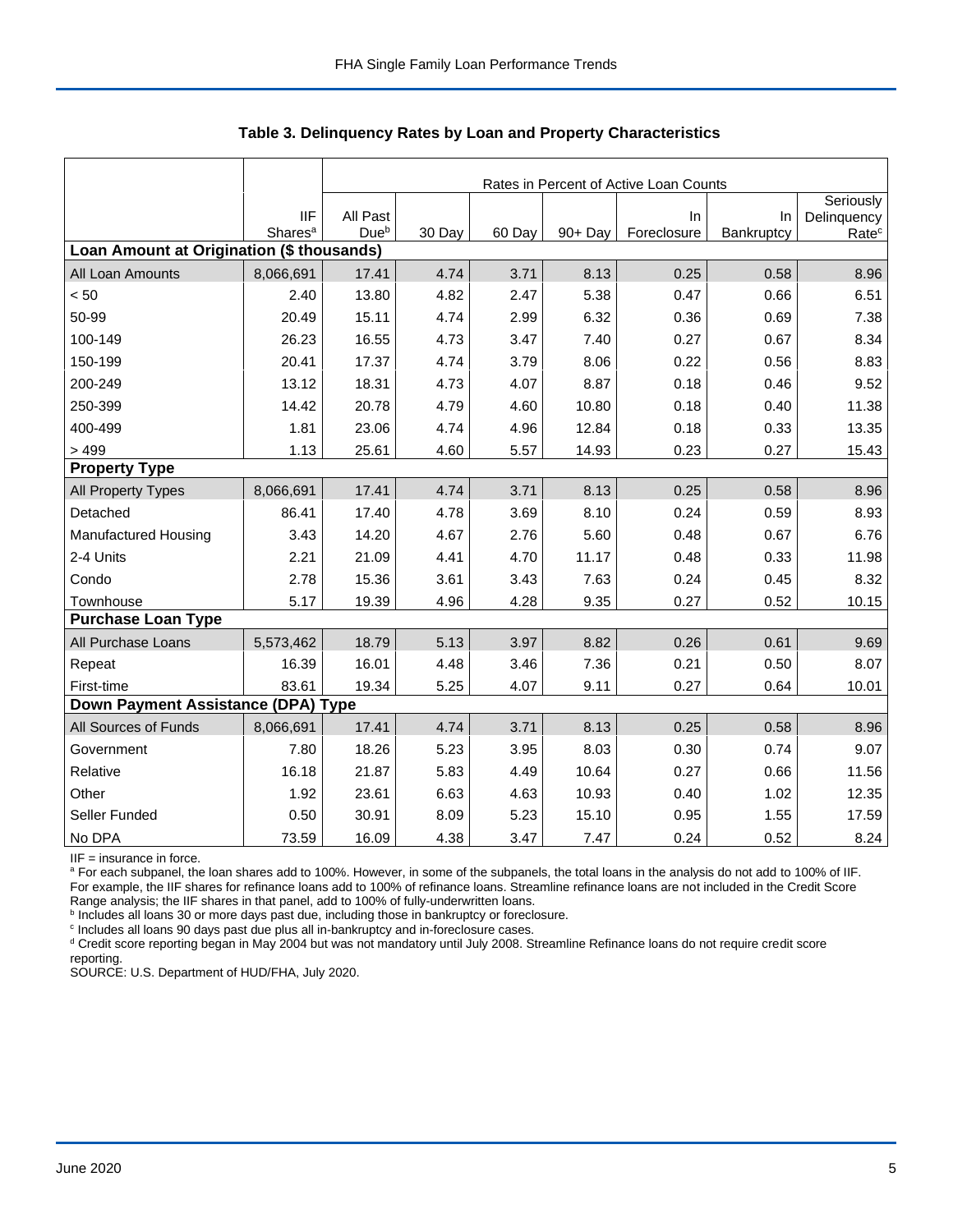|        |       |              |               |                          |             | Foreclosure             | Annualized         |
|--------|-------|--------------|---------------|--------------------------|-------------|-------------------------|--------------------|
| Fiscal |       | Insurance in | Foreclosure   | In                       | Foreclosure | Starts:                 | Foreclosure        |
| Year   | Month | Force        | <b>Starts</b> | Foreclosure <sup>a</sup> | Claimsb     | 6-month MA <sup>c</sup> | Rate <sup>d%</sup> |
| 2017   | Jun   | 7,950,029    | 8,780         | 108,632                  | 6,286       | 10,150                  | 0.94               |
|        | Jul   | 7,962,527    | 8,115         | 103,183                  | 5,825       | 9,698                   | 0.87               |
|        | Aug   | 7,973,604    | 9,473         | 103,830                  | 6,800       | 9,462                   | 1.02               |
|        | Sep   | 7,982,070    | 8,023         | 94,946                   | 5,786       | 8,835                   | 0.87               |
| 2018   | Oct   | 7,986,663    | 8,760         | 94,012                   | 6,008       | 8,781                   | 0.90               |
|        | Nov   | 7,988,634    | 8,491         | 92,810                   | 5,524       | 8,607                   | 0.83               |
|        | Dec   | 7,989,699    | 8,857         | 93,261                   | 4,756       | 8,620                   | 0.71               |
|        | Jan   | 8,005,645    | 9,877         | 91,506                   | 5,066       | 8,914                   | 0.76               |
|        | Feb   | 8,007,772    | 9,941         | 92,797                   | 5,023       | 8,992                   | 0.75               |
|        | Mar   | 8,007,182    | 10,244        | 92,153                   | 5,708       | 9,362                   | 0.85               |
|        | Apr   | 8,012,065    | 9,702         | 90,663                   | 5,405       | 9,519                   | 0.81               |
|        | May   | 8,015,714    | 10,277        | 89,409                   | 5,804       | 9,816                   | 0.87               |
|        | Jun   | 8,024,523    | 9,110         | 87,390                   | 5,440       | 9,859                   | 0.81               |
|        | Jul   | 8,031,487    | 8,384         | 82,258                   | 4,882       | 9,610                   | 0.73               |
|        | Aug   | 8,037,609    | 9,817         | 85,106                   | 5,207       | 9,589                   | 0.77               |
|        | Sep   | 8,048,639    | 7,833         | 83,334                   | 4,151       | 9,187                   | 0.62               |
| 2019   | Oct   | 8,062,967    | 10,361        | 81,407                   | 5,549       | 9,297                   | 0.82               |
|        | Nov   | 8,077,125    | 9,320         | 80,980                   | 4,488       | 9,138                   | 0.66               |
|        | Dec   | 8,086,151    | 9,435         | 80,094                   | 4,086       | 9,192                   | 0.60               |
|        | Jan   | 8,112,026    | 11,399        | 83,174                   | 4,469       | 9,694                   | 0.66               |
|        | Feb   | 8,117,180    | 10,290        | 84,258                   | 4,355       | 9,773                   | 0.64               |
|        | Mar   | 8,118,034    | 10,204        | 81,377                   | 4,703       | 10,168                  | 0.69               |
|        | Apr   | 8,117,498    | 9,464         | 78,277                   | 4,883       | 10,019                  | 0.72               |
|        | May   | 8,114,839    | 8,881         | 76,321                   | 3,984       | 9,946                   | 0.59               |
|        | Jun   | 8,114,665    | 7,715         | 74,502                   | 3,746       | 9,659                   | 0.55               |
|        | Jul   | 8,116,418    | 8,060         | 73,946                   | 3,761       | 9,102                   | 0.55               |
|        | Aug   | 8,117,513    | 9,067         | 73,562                   | 4,032       | 8,899                   | 0.59               |
|        | Sep   | 8,107,806    | 7,826         | 72,575                   | 3,558       | 8,502                   | 0.53               |
| 2020   | Oct   | 8,098,839    | 9,766         | 71,711                   | 4,163       | 8,553                   | 0.62               |
|        | Nov   | 8,094,347    | 8,608         | 71,543                   | 3,652       | 8,507                   | 0.54               |
|        | Dec   | 8,096,131    | 9,105         | 73,070                   | 3,566       | 8,739                   | 0.53               |
|        | Jan   | 8,125,137    | 10,728        | 75,086                   | 3,855       | 9,183                   | 0.57               |
|        | Feb   | 8,128,001    | 10,427        | 75,294                   | 3,378       | 9,410                   | 0.50               |
|        | Mar   | 8,122,723    | 5,973         | 45,107                   | 3,910       | 9,101                   | 0.58               |
|        | Apr   | 8,118,070    | 59            | 32,204                   | 3,365       | 7,483                   | 0.50               |
|        | May   | 8,098,590    | 230           | 27,748                   | 2,302       | 6,087                   | 0.34               |
|        | Jun   | 8,066,691    | 413           | 20,552                   | 2,082       | 4,638                   | 0.31               |

<span id="page-6-0"></span>**Table 4. Monthly Foreclosure Statistics and Trends**

<sup>a</sup> Numbers of loans are in some stage of foreclosure processing at the end of each month.

b This is the number of claims paid by HUD. These are nearly all for completed foreclosure actions.

<sup>c</sup> The six-month moving average of foreclosure starts is presented here to smooth out variations in actual starts each month. <sup>d</sup> An annualized foreclosure rate takes the monthly foreclosure claim rate and transforms that into its annual equivalency. That is, if the same foreclosure claim rate continued for 12 straight months, then the figure is the final annual foreclosure rate result as a percentage of beginning insurance-in-force.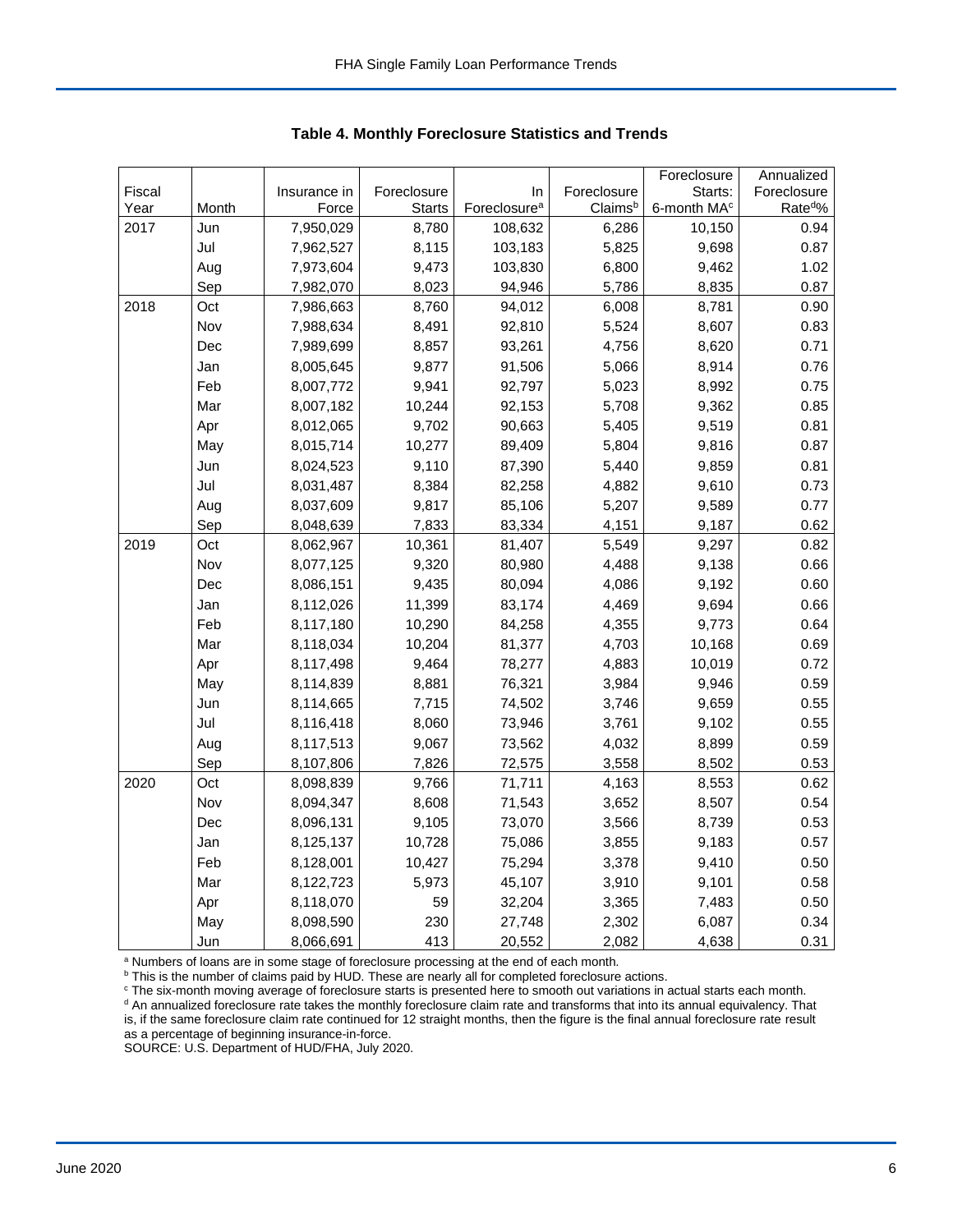|                                |                  |          | Recovery Rates (%) | Percentage Point Change |               |               |  |
|--------------------------------|------------------|----------|--------------------|-------------------------|---------------|---------------|--|
|                                |                  |          |                    |                         | From Previous | From Previous |  |
| Disposition State <sup>b</sup> | Dispositions     | May 2020 | April 2020         | May 2019                | Month         | Year          |  |
| US                             | 1,337            | 51.6     | 51.1               | 46.2                    | 0.5           | 5.4           |  |
| <b>TX</b>                      | 99               | 61.8     | 68.4               | 65.5                    | $-6.6$        | $-3.7$        |  |
| IL.                            | 91               | 23.7     | 23.0               | 25.4                    | 0.7           | $-1.7$        |  |
| OH                             | 91               | 40.7     | 40.3               | 33.0                    | 0.4           | 7.7           |  |
| <b>NJ</b>                      | 67               | 34.6     | 42.9               | 15.8                    | $-8.3$        | 18.9          |  |
| <b>NY</b>                      | 65               | 24.6     | 21.6               | 18.0                    | 3.0           | 6.6           |  |
| MD                             | 60               | 45.8     | 54.6               | 42.4                    | $-8.8$        | 3.4           |  |
| <b>CT</b>                      | 56               | 52.1     | 47.3               | 46.3                    | 4.9           | 5.8           |  |
| FL                             | 56               | 64.7     | 60.8               | 53.3                    | 3.9           | 11.5          |  |
| PA                             | 54               | 60.0     | 33.2               | 31.8                    | 26.8          | 28.2          |  |
| AL                             | 46               | 59.9     | 55.7               | 54.7                    | 4.2           | 5.2           |  |
| IN                             | 42               | 44.5     | 45.9               | 39.0                    | $-1.4$        | 5.5           |  |
| KS                             | 40               | 49.4     | 56.6               | 56.0                    | $-7.1$        | $-6.5$        |  |
| VA                             | 40               | 62.8     | 68.5               | 52.5                    | $-5.8$        | 10.3          |  |
| MI                             | 39               | 53.8     | 50.6               | 48.2                    | 3.2           | 5.6           |  |
| <b>MO</b>                      | 38               | 57.0     | 54.1               | 54.4                    | 2.9           | 2.7           |  |
| KY                             | 33               | 54.5     | 43.7               | 29.2                    | 10.8          | 25.3          |  |
| GA                             | 30               | 76.8     | 50.2               | 63.5                    | 26.7          | 13.3          |  |
| OK                             | 30               | 48.3     | 51.9               | 51.6                    | $-3.6$        | $-3.3$        |  |
| <b>PR</b>                      | 28               | 62.8     | na                 | 49.7                    | na            | 13.1          |  |
| <b>AR</b>                      | 25               | 37.4     | 42.9               | 42.3                    | $-5.5$        | $-4.8$        |  |
| LA                             | 25               | 44.2     | 42.8               | 42.8                    | 1.4           | 1.3           |  |
| MN                             | 23               | 57.7     | 73.5               | 61.4                    | $-15.8$       | $-3.7$        |  |
| SC                             | 23               | 55.2     | 53.9               | 45.8                    | 1.3           | 9.4           |  |
| <b>MS</b>                      | 19               | 60.7     | 51.3               | 55.5                    | 9.5           | 5.2           |  |
| <b>TN</b>                      | 19               | 65.1     | 82.4               | 63.4                    | $-17.3$       | 1.7           |  |
| WI                             | 19               | 51.2     | 50.3               | 43.5                    | 0.9           | 7.8           |  |
| CO                             | 17               | 81.6     | 98.8               | 81.1                    | $-17.3$       | 0.4           |  |
| <b>NC</b>                      | 16               | 56.4     | 50.5               | 51.0                    | 5.9           | 5.5           |  |
| MA                             | 14               | 62.2     | 57.7               | 57.4                    | 4.4           | 4.7           |  |
| WV                             | 13               | 33.7     | 43.6               | 55.6                    | $-9.9$        | $-21.9$       |  |
| WY                             | $13$             | 61.8     | 66.4               | 51.4                    | $-4.6$        | 10.3          |  |
| CA                             | 11               | 82.6     | 86.3               | 82.5                    | $-3.8$        | 0.1           |  |
| IA                             | 11               | 34.7     | 31.3               | 40.2                    | $3.4$         | $-5.5$        |  |
| <b>NM</b>                      | 11               | 44.6     | 59.8               | 37.8                    | $-15.2$       | 6.8           |  |
| <b>NH</b>                      | $10$             | 65.7     | 55.2               | 19.1                    | 10.5          | 46.6          |  |
| $\sf NE$                       | 9                | 39.7     | 61.5               | 49.8                    | $-21.8$       | $-10.1$       |  |
| WA                             | 8                | 64.0     | 68.5               | 63.9                    | $-4.5$        | 0.1           |  |
| ND                             | $\boldsymbol{7}$ | 34.3     | 37.0               | 40.6                    | $-2.7$        | $-6.3$        |  |
| AK                             | $\overline{5}$   | 67.1     | 69.6               | 66.2                    | $-2.5$        | 0.9           |  |

<span id="page-7-0"></span>Tabl e 5. REO R ecovery R ates **Table 5. REO Recovery Rates**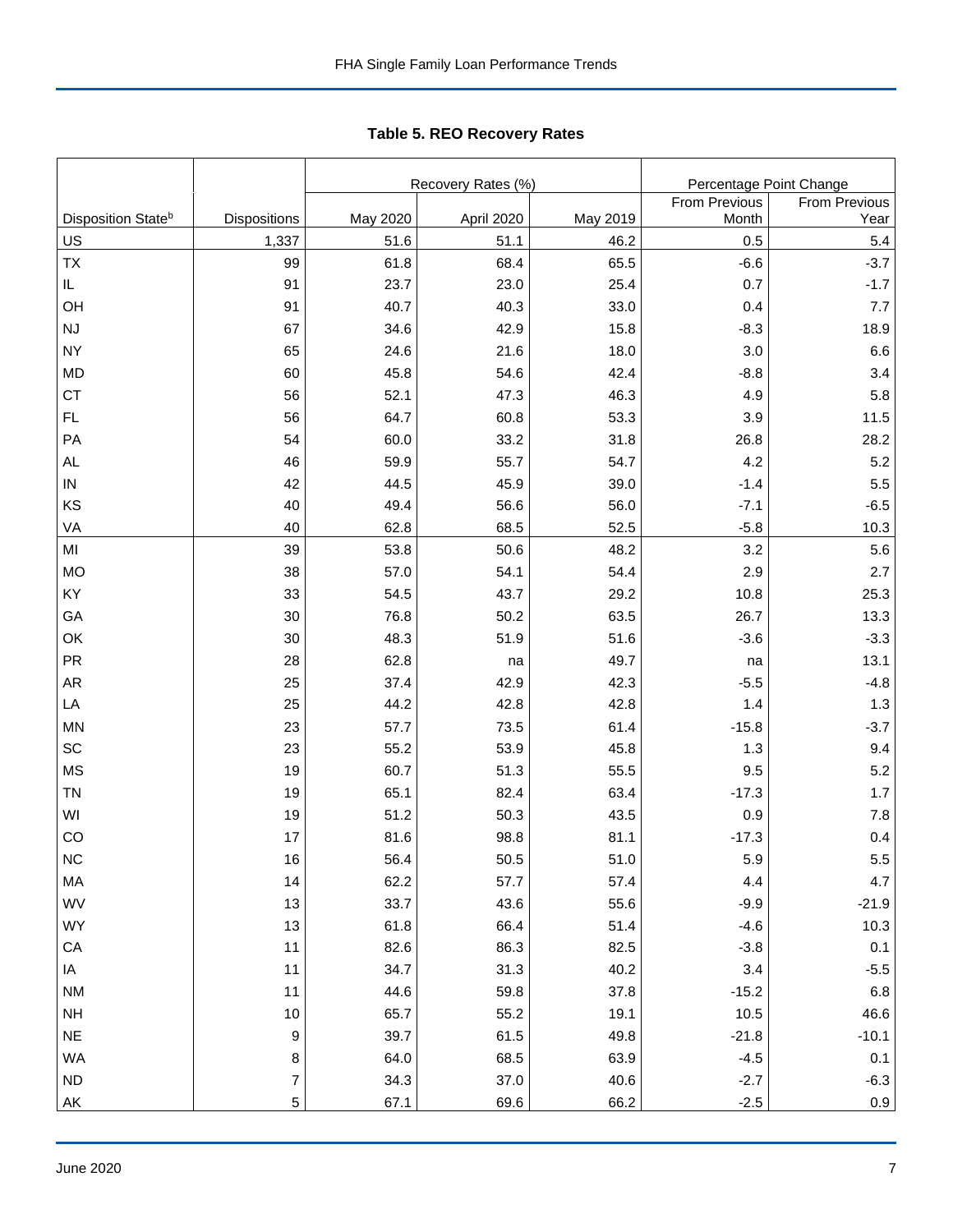|                                |                     |          | Recovery Rates (%) |          | Percentage Point Change |                       |
|--------------------------------|---------------------|----------|--------------------|----------|-------------------------|-----------------------|
| Disposition State <sup>b</sup> | <b>Dispositions</b> | May 2020 | April 2020         | May 2019 | From Previous<br>Month  | From Previous<br>Year |
| ME                             | 5                   | 63.6     | 65.3               | 29.2     | $-1.7$                  | 34.3                  |
| <b>NV</b>                      | 5                   | 78.2     | 64.7               | 88.5     | 13.5                    | $-10.3$               |
| DE                             | 4                   | 27.7     | 95.2               | 38.2     | $-67.5$                 | $-10.5$               |
| ID                             | 4                   | 96.6     | 102.0              | 93.3     | $-5.4$                  | 3.3                   |
| <b>SD</b>                      | 4                   | 42.8     | 44.8               | 69.0     | $-1.9$                  | $-26.2$               |
| MT                             | 3                   | 53.7     | 30.9               | 56.9     | 22.8                    | $-3.3$                |
| VT                             | 3                   | 25.8     | na                 | 48.9     | na                      | $-23.1$               |
| AZ                             | $\overline{c}$      | 31.7     | 57.2               | 58.6     | $-25.5$                 | $-26.9$               |
| OR                             |                     | 105.3    | 70.5               | 87.6     | 34.8                    | 17.7                  |
| R <sub>l</sub>                 |                     | 51.9     | 38.0               | 80.2     | 14.0                    | $-28.3$               |
| UT                             |                     | 75.9     | 44.0               | 100.5    | 32.0                    | $-24.6$               |
| VI                             |                     | $-9.2$   | na                 | na       | na                      | na                    |
| DC                             | 0                   | na       | 21.0               | na       | na                      | na                    |
| H <sub>l</sub>                 | $\mathbf 0$         | na       | na                 | 61.0     | na                      | na                    |

## **Table 5. REO Recovery Rates**

na = not applicable

<sup>a</sup> Rates are percentages of unpaid loan balance at time of default.

 $\rm b$  State records are sorted by number of dispositions in the most recent month (largest to smallest).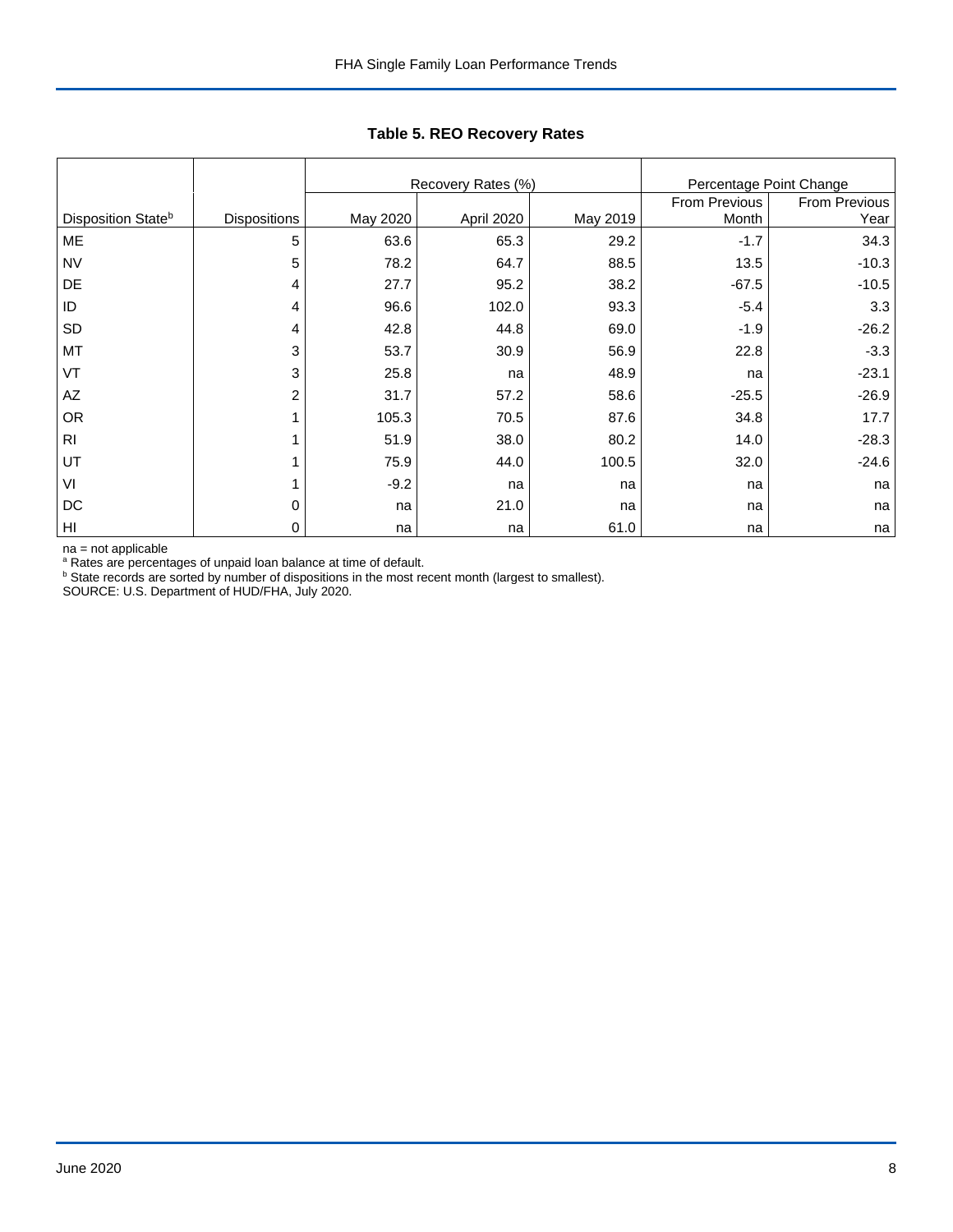|                                     | 2020    |         |         |                | 2019                                                 |                               |         |         |         |                |         |                |         |
|-------------------------------------|---------|---------|---------|----------------|------------------------------------------------------|-------------------------------|---------|---------|---------|----------------|---------|----------------|---------|
| <b>Disposition Month</b>            | May     | Apr     | Mar     | Feb            | Jan                                                  | Dec                           | Nov     | Oct     | Sep     | Aug            | Jul     | Jun            | May     |
|                                     |         |         |         |                | Loss Components as Percent of Defaulted Loan Balance |                               |         |         |         |                |         |                |         |
| Claim Expenses <sup>a</sup> (%)     | 18.99   | 19.79   | 19.32   | 21.03          | 20.74                                                | 21.01                         | 20.23   | 20.68   | 20.91   | 20.69          | 20.28   | 21.30          | 21.05   |
| Holding Costs <sup>b</sup> (%)      | 5.46    | 5.39    | 5.31    | 5.34           | 5.28                                                 | 5.33                          | 5.37    | 5.59    | 5.48    | 4.95           | 4.92    | 5.16           | 5.35    |
| Loss on Collateral <sup>c</sup> (%) | 21.62   | 20.13   | 22.11   | 22.88          | 22.78                                                | 23.74                         | 23.30   | 21.45   | 22.24   | 21.99          | 21.39   | 20.77          | 22.12   |
| Sales Expense (%)                   | 5.00    | 5.38    | 4.99    | 4.98           | 5.21                                                 | 4.82                          | 5.04    | 4.95    | 4.87    | 4.92           | 5.03    | 5.00           | 4.92    |
| Program Discounts <sup>d</sup> (%)  | 0.21    | 0.35    | 0.17    | 0.08           | 0.42                                                 | 0.08                          | 0.36    | 0.22    | 0.15    | 0.23           | 0.37    | 0.30           | 0.29    |
| Net Loss Rate <sup>e</sup> (%)      | 48.40   | 48.93   | 49.01   | 50.92          | 52.04                                                | 52.82                         | 51.68   | 50.24   | 51.40   | 51.37          | 50.94   | 52.03          | 53.76   |
|                                     |         |         |         |                |                                                      | <b>Average Amount</b>         |         |         |         |                |         |                |         |
| Average Dollar Loss (\$)            | 58,881  | 57.602  | 58,349  | 59,409         | 61.616                                               | 63,632                        | 62,338  | 59,639  | 61.005  | 63,867         | 61,937  | 62,673         | 63,165  |
| Average Unpaid Balance (\$)         | 121,644 | 117,713 | 119,060 | 116,676        | 118,393                                              | 120,466                       | 120,619 | 118,699 | 118,689 | 124,333        | 121,595 | 120,460        | 117,503 |
|                                     |         |         |         |                |                                                      | <b>Occurrence Counts</b>      |         |         |         |                |         |                |         |
| Number of Dispositions              | 1,337   | 1,212   | 1,478   | 1,453          | 1,430                                                | 1,291                         | 1,191   | 1,276   | 1,061   | 1,201          | 1,254   | 1,159          | 1,356   |
| Number of Discounts                 | 4       | 8       | 6       | $\overline{2}$ | 9                                                    | 3 <sub>1</sub>                | 8       | 8       | 5       | $\overline{7}$ | 8       | $\overline{7}$ | 9       |
| <b>Stage</b>                        |         |         |         |                |                                                      | <b>Average Time in Months</b> |         |         |         |                |         |                |         |
| Delinquencyf                        | 9.9     | 10.0    | 9.6     | 9.9            | 9.6                                                  | 9.8                           | 10.5    | 10.5    | 10.2    | 10.5           | 10.1    | 10.3           | 10.8    |
| Foreclosure <sup>g</sup>            | 11.5    | 10.7    | 10.5    | 11.9           | 11.7                                                 | 12.1                          | 12.1    | 12.5    | 12.3    | 11.9           | 12.2    | 11.9           | 12.1    |
| Deed Transferh                      | 11.4    | 10.8    | 11.1    | 11.3           | 11.5                                                 | 11.7                          | 11.8    | 11.9    | 12.3    | 12.3           | 12.3    | 11.8           | 13.0    |
| <b>REO</b>                          | 4.6     | 4.4     | 4.4     | 4.5            | 4.4                                                  | 4.4                           | 4.4     | 4.3     | 4.5     | 4.3            | 4.1     | 4.2            | 4.1     |
| All Stages                          | 37.5    | 36.0    | 35.6    | 37.5           | 37.2                                                 | 37.8                          | 38.7    | 39.2    | 39.3    | 38.9           | 38.6    | 38.2           | 39.8    |

<span id="page-9-0"></span>**Table 6. REO Components of Loss by Property Disposition Month**

<sup>a</sup> Includes interest on principal.

**b** Management, maintenance, repairs, administration, and security, net of rent and other income.

<sup>c</sup> Value when foreclosed (UPB) minus value received in REO; does not include Streamline refinances.

<sup>d</sup> Rate over all dispositions; effect is greater in the cases where a discount actually is given.

<sup>e</sup> Profit (loss) divided by Unpaid Principal Balance (UPB). The listed cost categories are not exhaustive, and they will not sum to the loss rate

<sup>f</sup> First missed payment to date foreclosure initiated.

<sup>g</sup> Initiation of foreclosure proceedings to auction date.

h Auction date to HUD acquisition date.